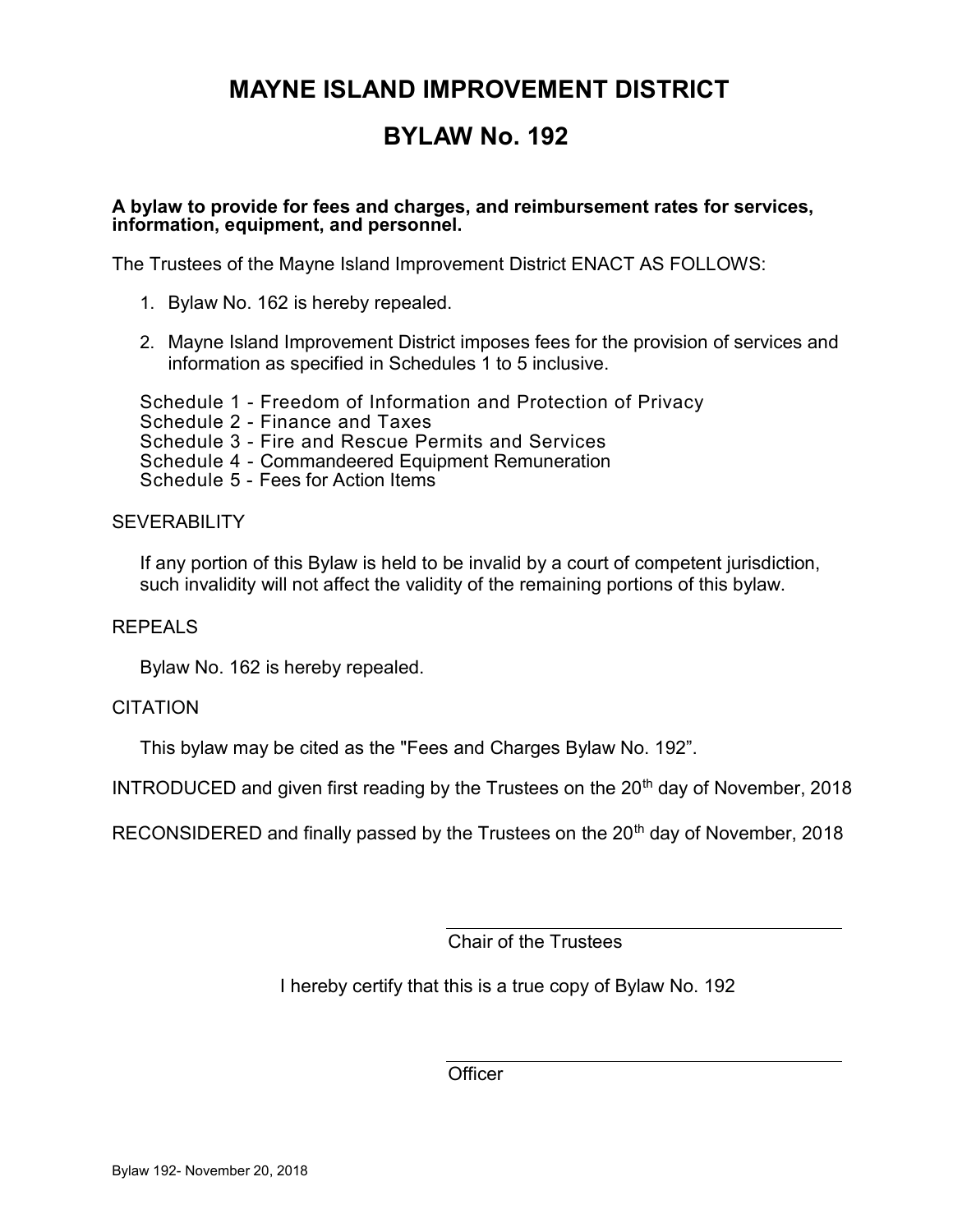# BYLAW No. 192

Mayne Island Improvement District shall charge service charges, fees and interest as specified by Provincial Legislation, Improvement District Bylaws or Policies including but not limited to the following:

#### Schedule 1 – Freedom of Information and Protection of Privacy

For applicants other than commercial applicants:

| Locating & retrieving a record                                                 | \$7.50 per $\frac{1}{4}$ hr. after the first three<br>hrs.                                 |
|--------------------------------------------------------------------------------|--------------------------------------------------------------------------------------------|
| Producing a record manually                                                    | \$7.50 per 1/4 hr.                                                                         |
| Producing a record from a machine-readable record<br>from a server or computer | \$7.50 per $\frac{1}{4}$ hr. for developing a<br>computer program to produce the<br>record |
| Preparing a record for disclosure and handling a record                        | \$7.50 per 1/4 hr.                                                                         |
| Shipping copies                                                                | Actual cost of shipping method<br>chosen by applicant                                      |
| Copying records:                                                               |                                                                                            |
| Photographs, colour or black and white                                         | \$5 to produce a negative                                                                  |
|                                                                                | \$12 each for 16" x 20" photograph                                                         |
|                                                                                | \$9 each for 11" x 14" photograph                                                          |
|                                                                                | \$4 each for 8" x 10" photograph                                                           |
|                                                                                | \$3 each for 5" x 7" photograph                                                            |
| Dot matrix, ink jet, laser print or photocopy, black and<br>white              | \$0.25 per page (8.5" x 11",<br>8.5" x 14" or 11" x 17")                                   |
| Dot matrix, ink jet, laser print or photocopy, colour                          | \$1.65 per page (8.5" x 11",<br>8.5" x 14" or 11" x 17")                                   |
| Scanned electronic copy of a paper record                                      | \$0.10 per page                                                                            |
| For commercial applicants for each service listed in<br>Schedule 1             | Actual cost of providing service                                                           |

#### Schedule 2 – Finance & Taxes

| Late tax payment penalty                        | Per Annual Tax Levy Bylaw                               |
|-------------------------------------------------|---------------------------------------------------------|
| Interest rate on taxes in arrears or delinguent | Per Local Government Act &<br>Taxation (Rural Area) Act |
| Dishonoured (NSF) cheque                        | \$25.00                                                 |
| Tax certificate                                 | \$25.00                                                 |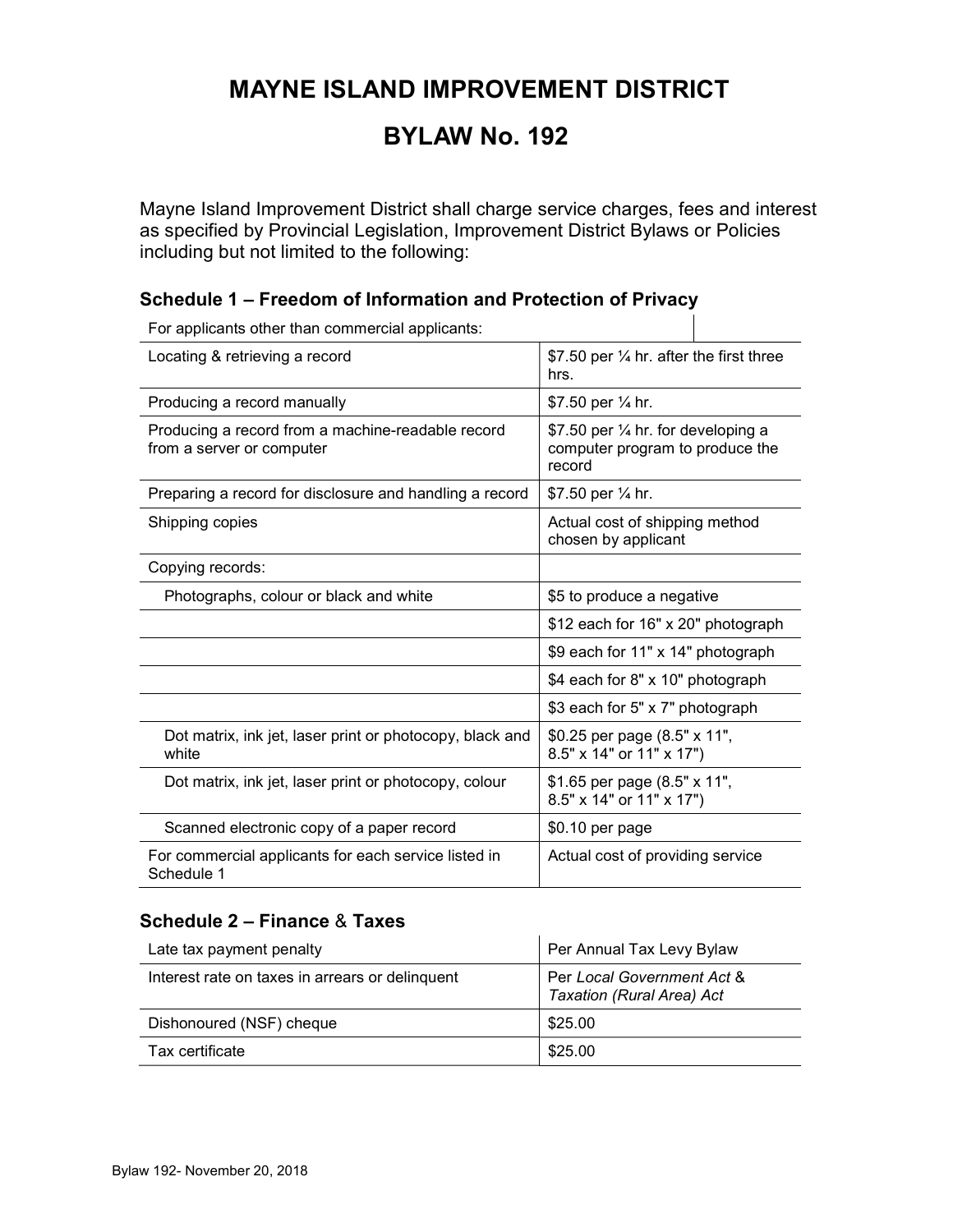### BYLAW No. 192

#### Schedule 3 – Fire & Rescue Permits & Services

Fire Permits (Issued in accordance with the Provincial Wildfire Act and Wildfire Regulations)

| Class A: Land Clearing        | \$25.00 |
|-------------------------------|---------|
| Class B: Open Air Fire Permit | \$5.00  |

#### Assistance Response and Cost Recovery

- 1. as a result of permit holder's non-compliance with the conditions of the Fire Permit, Fire Department Establishing Bylaw or any other applicable regulations;
- 2. as a result of requested aid response except where a mutual aid agreement is in place.

| <b>Description</b>             | Personnel Incl.          | Fee Per Hr. |
|--------------------------------|--------------------------|-------------|
| <b>Command Vehicle</b>         | 1 officer                | \$250.00    |
| <b>Utility Support Vehicle</b> | 2 firefighters           | \$250.00    |
| <b>Brush Patrol</b>            | 2 firefighters           | \$209.00    |
| Engine*                        | 4 firefighters with SCBA | \$595.00    |
| Rescue Vehicle*                | 4 firefighters           | \$340.00    |
| Water Tender*                  | 2 firefighters           | \$369.00    |
| Additional Firefighter(s)*     |                          | \$44.00 ea. |

\* Fees in accordance with the Office of the Fire Commissioner Inter-Agency Operational Procedures and Reimbursement Rates

#### Schedule 4 – Commandeered Equipment Remuneration

| <b>Equipment Type</b>      |                                         | Fee Per Hr. |
|----------------------------|-----------------------------------------|-------------|
| Excavator                  | manned                                  | \$120.00    |
| Excavator: mini            | manned                                  | \$90.00     |
| <b>Bulldozer</b>           | manned                                  | \$80.00     |
| Skid-Steer                 | manned                                  | \$80.00     |
| <b>All-Terrain Vehicle</b> | manned                                  | \$40.00     |
| Water Tender with pump     | manned<br>(up to 1000 imp. gal.)        | \$200.00    |
| Water Tender with pump     | manned<br>(greater than 1000 imp. gal.) | \$300.00    |
| <b>Equipment Transfer</b>  | per event                               | \$90.00     |